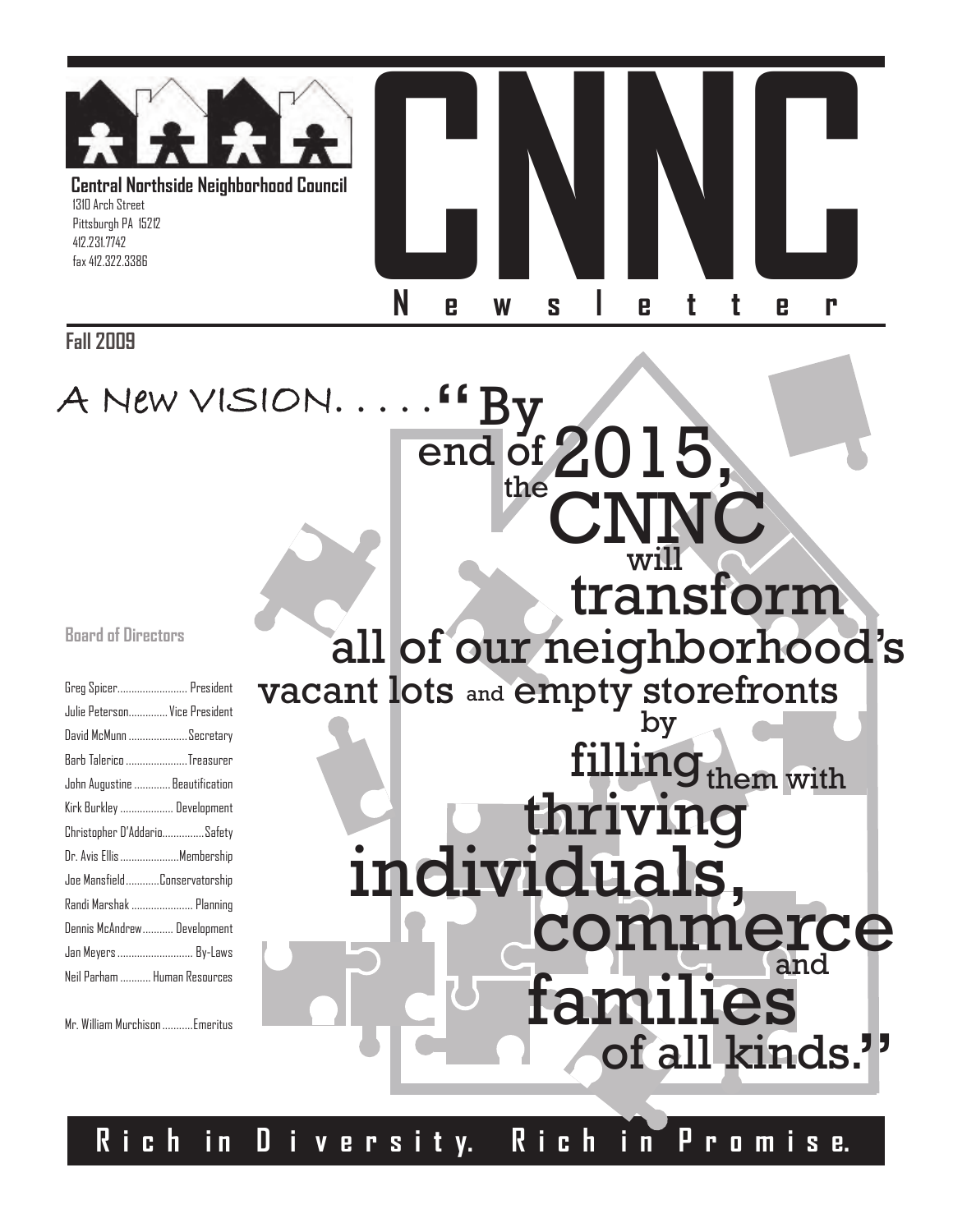

## **Our Vision: A Full, Diverse and Thriving Neighborhood in Less than a Decade**

#### entle Neighbors:

G On New Years Day in the year 2016, the Central Northside will look and feel much different than it does today. The Central Northside Neighborhood Council is about to embark on an ambitious [some would even say **audacious**] effort to transform every vacant lot and empty storefront in our neighborhood by filling them with thriving individuals, commerce and families of all kinds. Long time residents and newcomers will live in a greener and more sustainable neighborhood with stronger visual and material connections between our common park and the green hillside above. Lots that now sit abandoned will be home to residents of every income level in a neighborhood where poverty and blight are less evident and affluence spread more broadly among all its inhabitants. Activities for youth and families will be more proliferate, scattered throughout the neighborhood and grounded in the arts, culture, literature and physical achievement and sporting competition. Throughout the neighborhood the construction of innovative and green housing at various levels of affordability will knit neighbors of varied means into a greater community known for it's crafty mix of restored historical housing stock and it's forward-looking 21st century urban dwellings.

The visible and demoralizing markers of disinvestment like crime and blight will have slowly faded and our commercial corridors—including both Federal/North AND Brighton Road—will not be halting boundaries dictated by blight but gateways to other communities on the move and places where the increased population density of the Central Northside can more fully support local business enterprises and create local "walk to work" jobs.

\* \* \*

In the year I was born, 1962, our  $38<sup>th</sup>$  President, John Fitzgerald Kennedy, made that most famous of vision statements that we would, within the decade, put a man on the moon. President Kennedy told graduates at Rice University that, "We choose to go to the moon in this decade and do the other things, not because they are easy, but because they are hard, because that goal will serve to organize and measure the best of our energies and skills, because that challenge is one that we are willing to accept, one we are unwilling to postpone, and one which we intend to win, and the others, too."

President Kennedy could not know then that his audacious vision would indeed come true to the astonishment of the entire world and, sadly, he would never live to see it all unfold in July of 1969. It was this famous vision statement that we pondered at our recent daylong retreat for the CNNC Board of Directors. Duquesne University Professor and Associate Dean, Michael Kumer, headed the retreat. Dr. Kumer is the head of Duquesne University's "Non-profit Leadership Institute" and he and his colleagues travel around the country helping non-profit boards like ours perform better, clarify their missions and visions and reorganize in an effort to get more productive work done for their constituents.

During the retreat, Dr. Kumer helped us understand a lot about what works and does not work normally for organizations like ours. He helped us rethink our organizational structure—how the Board was organized, what kind of staff we might want, how we can go about pairing resources, staff and volunteers to get projects done quickly and efficiently. And, although he was impressed by the many things going on these days in the Central Northside he also cautioned us that we needed to clarify our mission and vision and put into just a few words exactly what it is that we hoped to do in the next several years [our vision] and to what end we were doing it [our mission.] He politely but firmly told us that our current statements would only have us going in a thousand different directions. Using Kennedy's famous *"man on the moon within a decade" pledge,* Kumer helped us see that what we wanted most for our neighborhood and what we worked hardest and most joyfully toward achieving, was a transformation of a neighborhood with many empty spaces into a thriving and diverse community and so,

**"Action and reaction, ebb and flow, trial and error; change—this is the rhythm of living. Out of our over confidence, fear; out of our fear, clearer vision; fresh hope. And out of hope, progress." Bruce Barton**

Fam<sub>ily</sub>

[continues on page 3]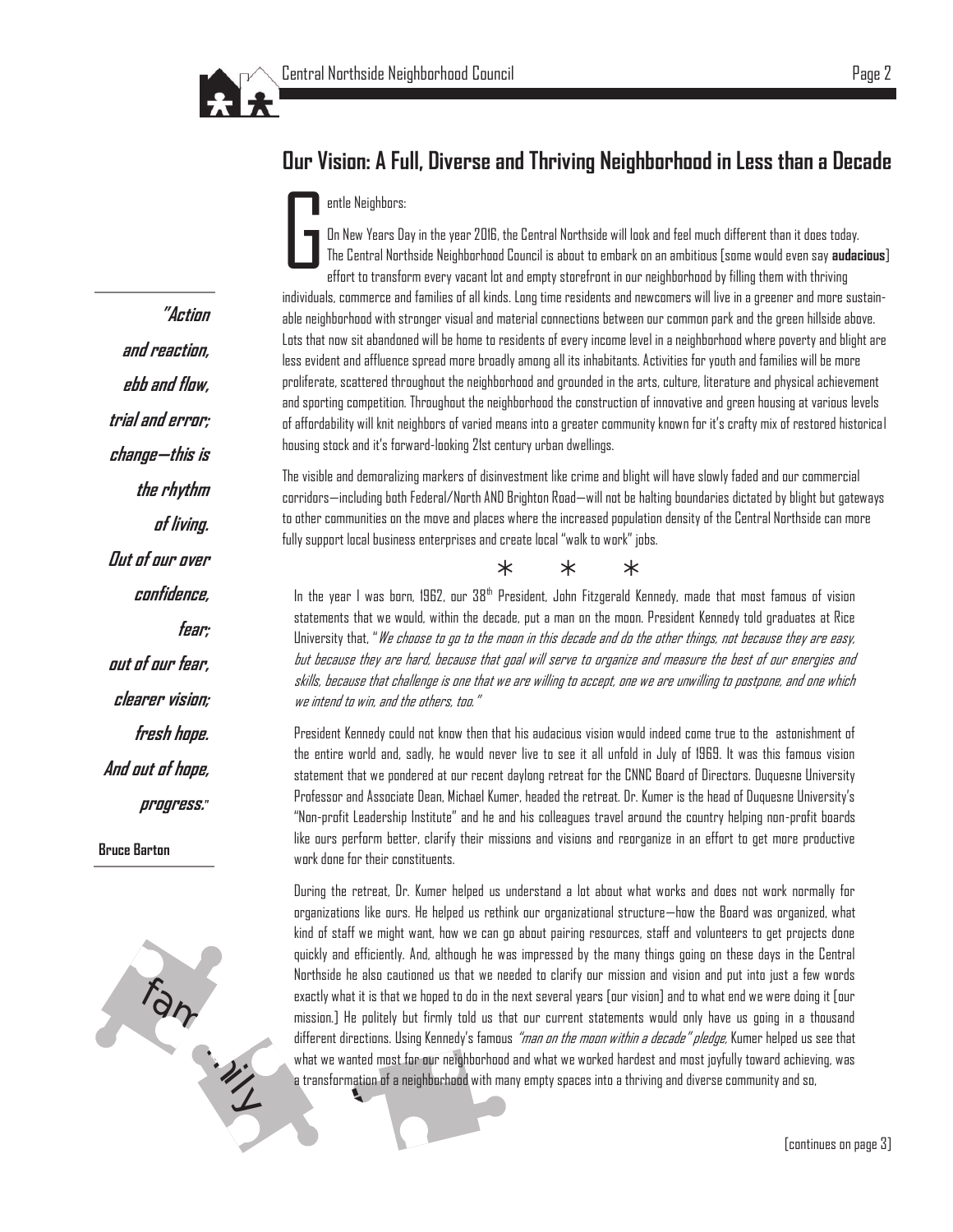

#### **Our Vision . . .** [continued from page 2]

with this in mind, we crafted the following proposed mission and vision statements:

**The VISION of the CNNC:** By the end of 2015, the CNNC will transform all of our neighborhood's vacant lots and empty storefronts by filling them with thriving individuals, commerce and families of all kinds.

**The MISSION of the CNNC:** To enhance the quality of life for all Central Northside residents.

We will do these things not because they are easy but because they are hard and because we believe that they will bring out the best in all of us. So, on New Years Day in the year 2016:

- More people will live in the Central Northside.
- More people that work here will want to live here.
- More people that live here will want to own a business here.
- More residents and business owners will enjoy the arts, humanities, culture, recreation and spirituality here.
- More people who live here will grow their food here, send their children to school here.

Won't you join us in this great endeavor?

Greg Spicer, President

## **Staff and Board Changes are part of Strategic Reorganization**

The CNNC Board of Directors is gearing up to work more efficiently and effectively with limited resource as they form recommendations for the membership in terms of moving forward with the community plan. Since August 1<sup>st</sup>, the Board has met a total of seven times—one an all day retreat with the head of Duquesne University's Non-Profit Leadership Institute—and will meet again, as scheduled at the end of the month. Several of these meetings have been dedicated to strategic planning as the Board tries to set a course for implementation of many of the key recommendations in the recently completed community plan. In the discussions a series of recommendations and actions have emerged so far, including:

1. Negotiating specific contracts with consultants working on specific projects as opposed to funding full

time staff.

- 2. Working with "task forces" and subsidiaries comprised of CNNC members and directors. Each task force would be charged with seeing projects through from start to finish and pairing project goals and objectives with resources.
- 3. Making strategic planning a top priority.
- 4. Forging stronger partnerships with neighbors when a multineighborhood approach is needed to accomplish a project or goal.

The board has already implemented some of these changes including:

- 1. Approving a new CNNC subsidiary solely dedicated to the task of overseeing the property conservatorship program. [see New Subsidiary on page 5]
- 2. Forming a series of task forces aimed at accomplishing specific

goals such as hiring branding consultants [see New Communication Efforts page 4]

3. Reassigning our only full time staff member, Kilolo Luckett to an openended consultancy position in order to take advantage of her expertise in community planning outreach and non-profit on a task by task basis. Ms. Luckett and Mr. Hardy are now regular consultants paid by particular tasks/initiatives. 4. Assigning the President to negotiate the distribution of resources from PPND slated for "Allegheny City" with the Executive Director of the Northside Leadership Conference. [see Changes Afoot, page 6]

**"If you don't like something, change it. If you can't change it, change your attitude."**

**Maya Angelou**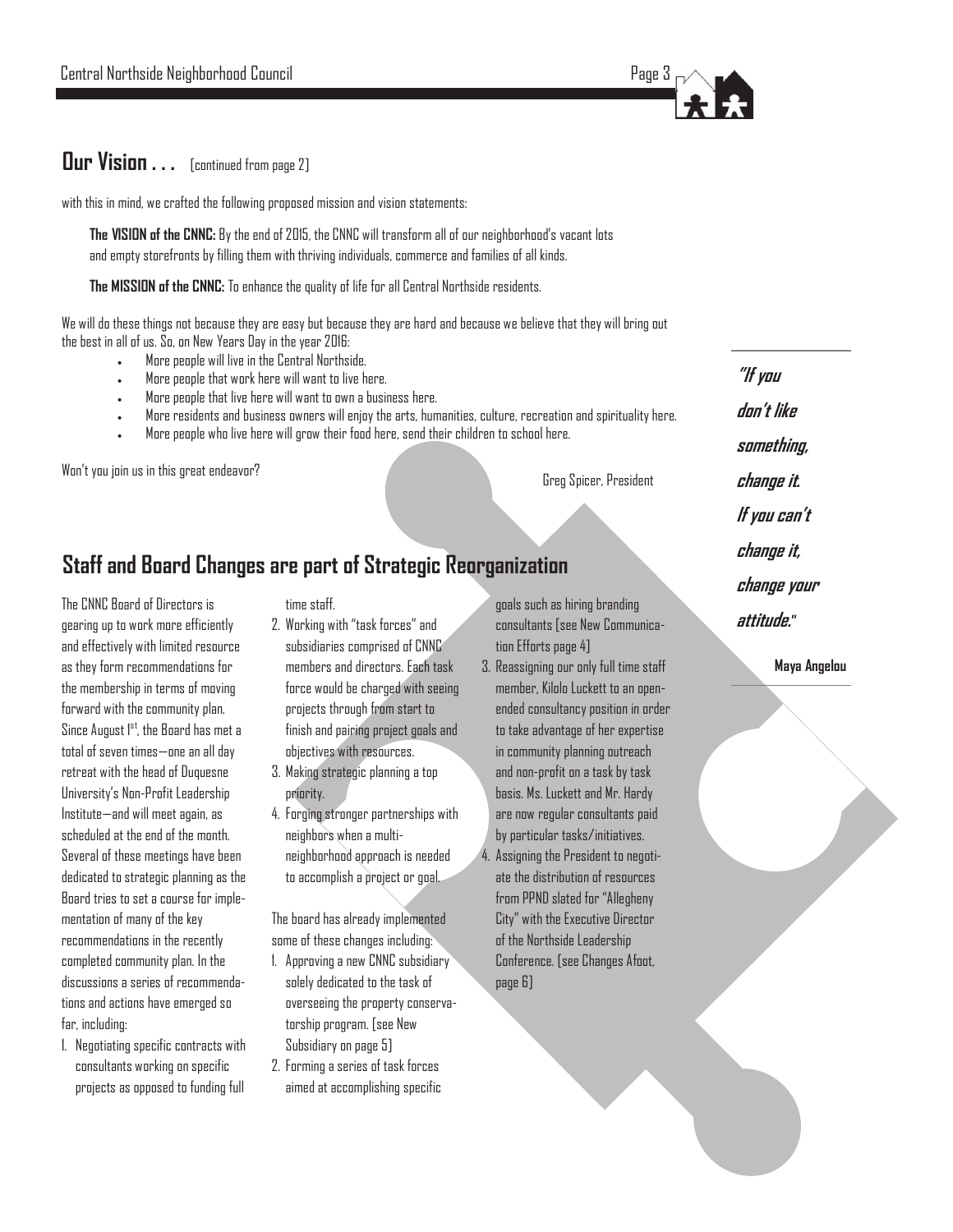

On September 29, 2009 the Central Northside Neighborhood Council celebrated the grand opening ribbon cutting ceremony of the Federal Hill housing development with a Mayor Ravenstahl, Councilwoman Tonya Payne, and representatives from the URA, the Pennsylvania Housing Finance Agency and S&A Homes. We are truly grateful for all the hard work of numerous members of our community and our partners in helping to make this project a smashing success. The street looks beautiful and is already showing signs of renewed life. We again have Mayor Ravenstahl to thank personally for making the tree lined medians a reality for our community. Look for more great things to come!

## **Federal North Townhouse Development Ribbon Cutting**

**"A successful city neighborhood is a place that keeps sufficiently abreast of its problems so it is not destroyed by them. "**

**Jane Jacobs**

Mayor Ravenstahl, Councilwoman Payne, and CNNC President Spicer join representatives from S&A Homes and PHFA at Federal North Townhouse ribbon cutting

## **New Communication Efforts: Branding Task Force and Newsletter Changes**

As specified in the recent community plan, the CNNC needs to address the way in which our neighborhood is understood by "outside" audience [known nowadays as "branding."] To begin this effort, the CNNC Board is drafting a Request for Proposals[RFP] in order to find a professional organization to help us understand how to better market our neighborhood as a great place to live, work and open a business. The Northside Leadership Conference NSLC is cooperating with the CNNC to finance the effort aimed at giving all participants in our development efforts a more coherent

 $\mathcal{C}_{\mathcal{C}}$ 

idea about how the community plan recommendations and proposed changes in mission and vision statements can best be communicated to outside audiences.

In a related matter, the CNNC Communication Committee has, after a year of experimenting with different modes of publication and distribution, has decided to publish the "old fashioned" newsletter bi-monthly [whenever possible on opposite months as the Mexican War Streets Journal and to expand its "current news and announcements" on the

CNNC webpage. This format is similar to those used by other Community Development groups such as Lawrenceville Corporation. This change allows volunteers at the CNNC more time to have the newsletter professionally printed and then sent to EVERY resident of the Central Northside and Commons Communities via US mail plus it also draws more attention to the expanded website.

**Look for the website enhancements soon and for the new newsletter in the new year!**



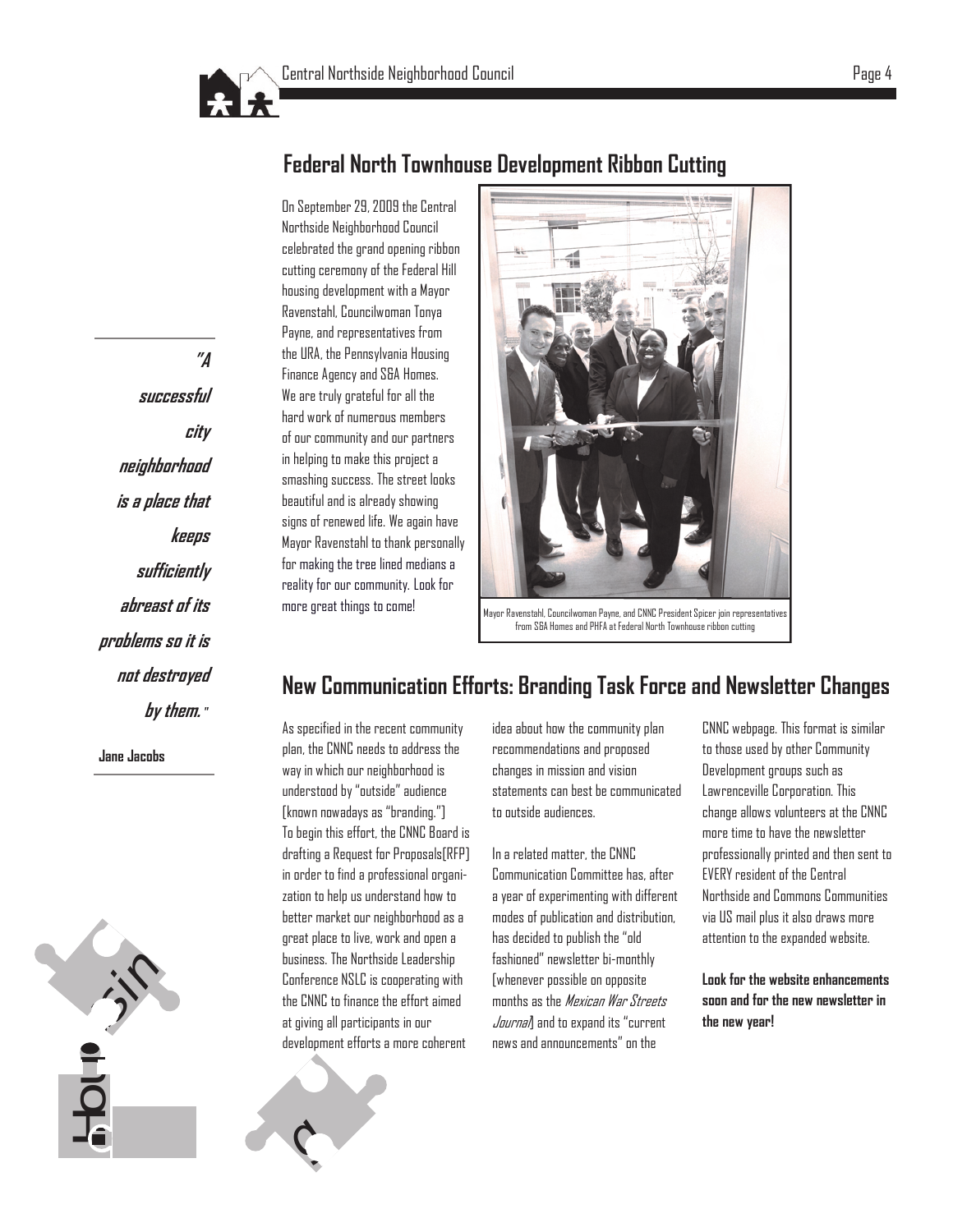

## **CNNC General Membership Approves New Subsidiary**

At the October general membership meeting, the CNNC membership voted unanimously to approve the Board's recommendation that the organization form a wholly owned subsidiary to oversee the acquisition, rehabilitation and sale of abandoned and blighted properties in the Central Northside in line with Pennsylvania's "conservatorship" law [for details,

Mansfield told the assembled mem-<br>
side in bers that he had met with insurance The new subsidiary is expected to<br>
providers and others familiar with the begin its work in earnest shortly<br>
legalities surrounding conservator see CNNC Newsletter, Summer 2009 via the website archives.] Joe Mansfield, head of the conservatorship task force and co-chair of the CNNC Safety Committee will oversee the details in terms of legal and financial matters. Mansfield told the assembled members that he had met with insurance providers and others familiar with the legalities surrounding conservator-

ship and a separate but wholly owned entity would be the best way to precede with the initiative. The memberships' endorsement is contingent on the acquisition of the proper insurance and liability protections.

The new subsidiary is expected to begin its work in earnest shortly after the new year.

## **Federal Street East Renewal**

How long has it been since you stopped at one the businesses on Federal Street east? In these stores you can find pizza, hot dogs, breakfast/lunch, BBQ, get your hair cut and carry home your favorite beverage along with a interesting new book. Sounds good to me! The implementation of the new Central Northside Community Plan is moving forward on many levels. One of the more obvious places where change is occurring is in the Federal Street/ North Avenue corridor. Part of this renewal will be in the renovation of the facades of the several small

businesses between the new Crazy Mocha (opening soon) and the new Library area. Several members of the CNNC Development Committee, Elise Yanders, Beth Kocur and Dennis McAndrew are working with the Urban Redevelopment Authority and the Community Design Center of Pittsburgh to improve the appearance of these unique small businesses used everyday my many of our neighbors and workers in the neighborhood. The new facades of these small businesses will complete the Federal Street renewal. The west side of

Federal Street will begin to show major development in early 2010 as Aiello Development, Inc. builds new retail space and fourteen new apartments. This is Phase 1 of the Garden Theater Block redevelopment for which we have been hoping for many years. Finally, like pieces in a jigsaw puzzle, Federal Street will again be thriving. As Federal Street and North Avenue continue to develop, we will have more residents, push crime out and make the neighborhood a sought after place to live, work and enjoy.

 We're to piece the WORKING HARD puzzle together!

**4 Million in New Market Tax Credits**

The CNNC and our joint venture with the Northside Leadership Conference, "Northside Tomorrow", has received \$4M in New Markets Tax Credits [NMTC.] This is a major fundraising success that will continue the momentum that is building for this project. Given the costs of restoring these historic buildings, we will need to put together multiple sources of financing,

and the NMTC is one important source. One of the valuable attributes of the NMTC's is that the credits can be used in conjunction with other funds, such as Historic Tax Credits, being sought for the Garden Block project.

The NMTC program is administered by the United States Treasury, and grants tax credits to investors in

qualified projects worth 39% of the initial investment. That return on investment is spread out over 7 years. Typically the funds are used for real estate costs associated with commercial development. The Garden Block project is eligible for these funds because it is located in an area that the U.S. Treasury defines as a Low Income Community.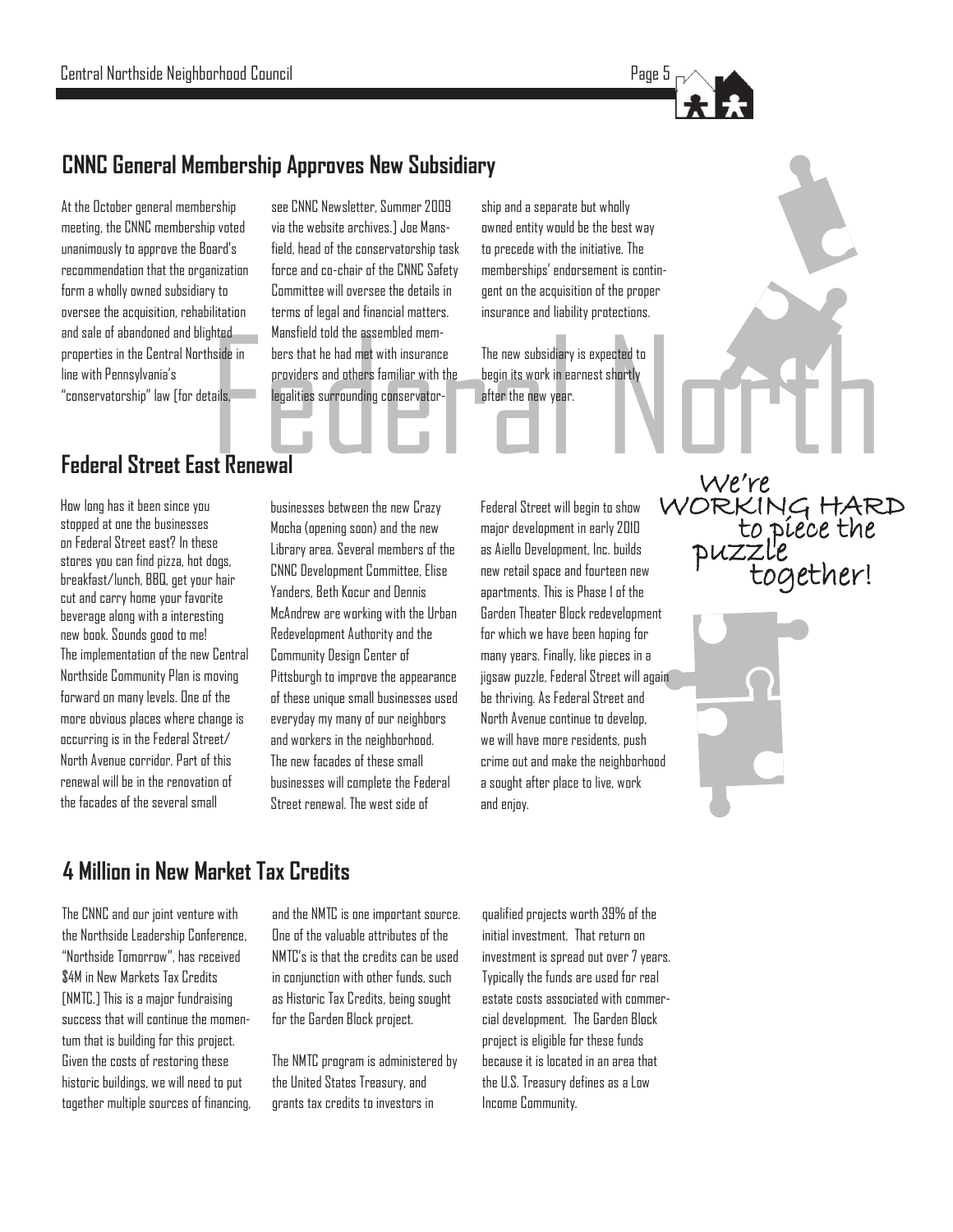## **CNNC Fundraising Task Force Forming**

At a meeting on October  $7<sup>th</sup>$ , the CNNC Board of Directors formed a Task Force on Fundraising to be headed by CNNC Treasurer Barbara Talerico. The initial aim of the task force is to identify strategies for the organization to raise money for important projects in the community. Initially, the task force will locate resources like finding possible donors and donor bases; finding local consultants or experts

who can aid in grant writing and garnering one time or repeated public and private resources.

As the task force moves forward with planning, they will be looking to locate interested CNNC members and other neighbors with experience raising funds from public and private sources.

If you are interested in working with

the task force, please contact Barbara Talerico at: info@.cnnc-pgh.org or 412.231.7742

**"If you don't like something, change it. If you can't change it, change your attitude." Maya Angelou**

## **Changes in Non-Profit Funding Afoot at PPND and CNNC**

The Pittsburgh Partnership for Neighborhood Development [PPND], a major funder of the CNNC over the last several years, is changing its funding practices to emphasize multineighborhood planning in four key areas of the city. One of these target areas is "Allegheny City" and includes the Central Northside and it's other neighbors around the Commons, Allegheny West and Deutchtown. Under the new funding scheme, community organizations like the CNNC and its neighbors must select a single entity to receive funds from PPND. Fortunately for us here in the

Central Northside, we already work with an umbrella organization, the Northside Leadership Conference [NSLC]. The NSLC represents 14 neighborhoods across the whole of the north side of Pittsburgh.

According to NSLC Executive Director, Mark Fatla, the new funding method will mean even closer ties between the CNNC Board and staff and the NSLC.

According to CNNC President Greg Spicer, "The first step in the process of changing how the CNNC receives funds from PPND is to work with Mark and his staff at the NSLC to identify key projects in the community plan in line with PPND objectives like community outreach and housing development." But beyond working even more closely with the conference and our nearby neighborhood, Spicer adds, "this change in funding is an incitement to think more clearly about how we can begin to raise our own funds in order to open up more options as the organization moves forward."

#### WATCH FOR THE OPENING after Thanksgiving!!



- Usual coffee-shop fare
- Fresh baked goods
- A few lunch options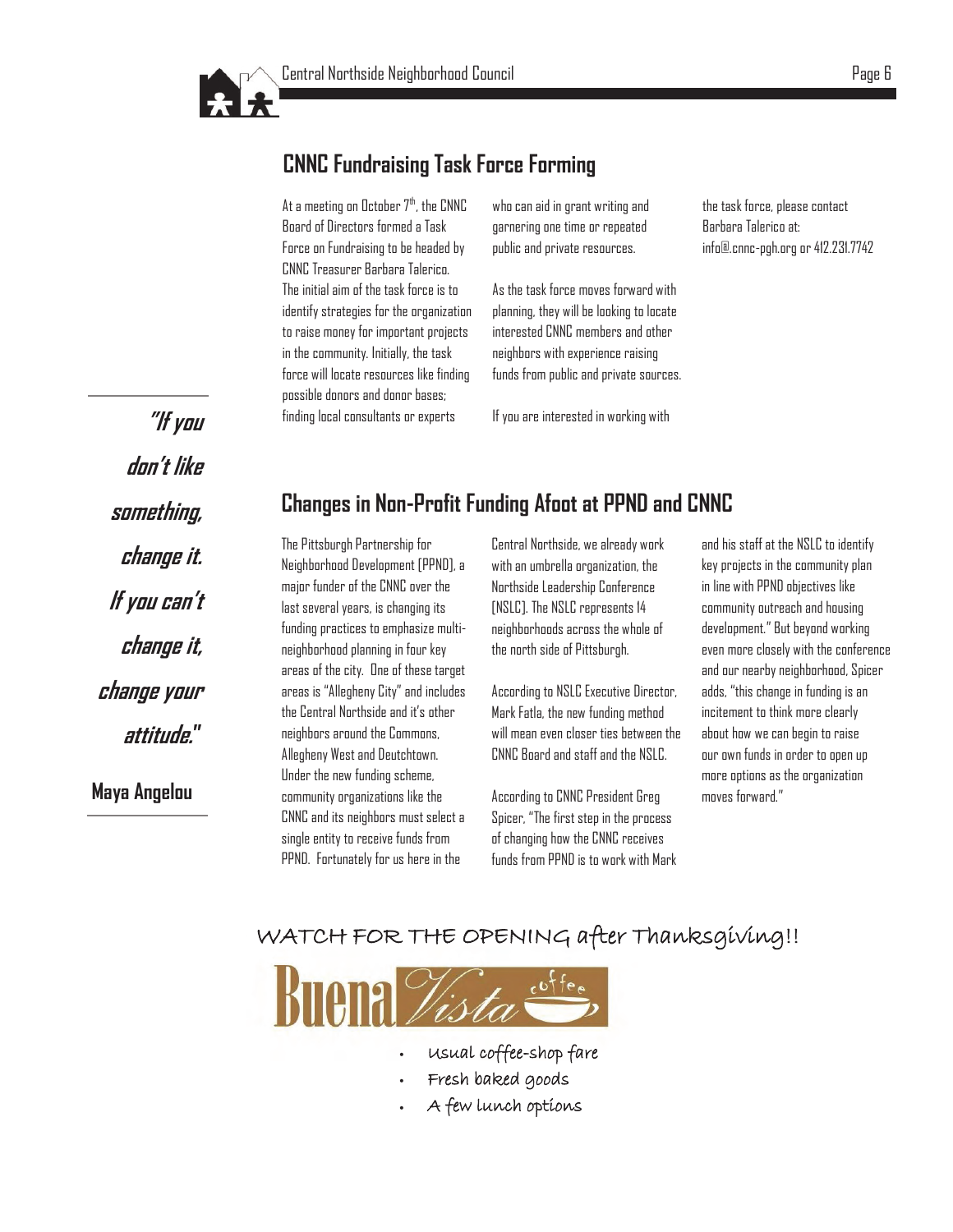## **CNNC Safety Tips**

#### **When do you call 911?**

Call **911 . . .** If you or someone near you are in need of:

- the police
- Fire department
- ambulance service

Callers DO NOT have to reveal their names, addresses or telephone numbers.

#### **If you are reporting an incident some critical information includes:**

- Description of the crime
- Time of occurrence
- Exact location
- Description of suspects
- Weapons used
- Description of vehicle
- Direction of flight

## **Did You Know?**

Did You Know, the City of Asylum has it's own website and journal? Take a look at one of our community's most valuable resources and one of the world's most notable efforts to save and cultivate expression in the arts, literature and the humanities! Go to www.cityofasylumpittsburgh.com and click on the web magazine graphic ~ SAMPSONIA WAY

**When do you call 311?**

To report a pothole

Monday through Friday.

 To report a broken street light To report OTHER City related issues

and concerns:

Call 3**11 . . .** For NON EMERGENCY questions, comments,

To find the telephone numbers of city departments

The **311** response line is answered 8:00 am to 4:30 pm

Did You Know, the new Garden Theater "IN PRODUCTION" signs were designed by local artist Dan Wintermantle for the CNNC, Northside Tomorrow and the Urban Redevelopment Authority?

Check out the new dedicated URL for the Garden Block. Dan is also responsible for the mural that originally brightened up the block and protected the facades at street level. Thanks to Dan for [yet, another] job well done!

**"If there is no struggle, there is no progress."**

**Frederick Douglass**

## **Stop Worrying**

Just because we've changed our organizational model to a "consultant-based" one, we're still running an office. Send all inquires—whether old fashioned mail or electronic communication—to the same addresses:

#### **Central Northside Neighborhood Council**

1310 Arch Street Pittsburgh PA 15212 412.231.7742 fax 412.322.3386

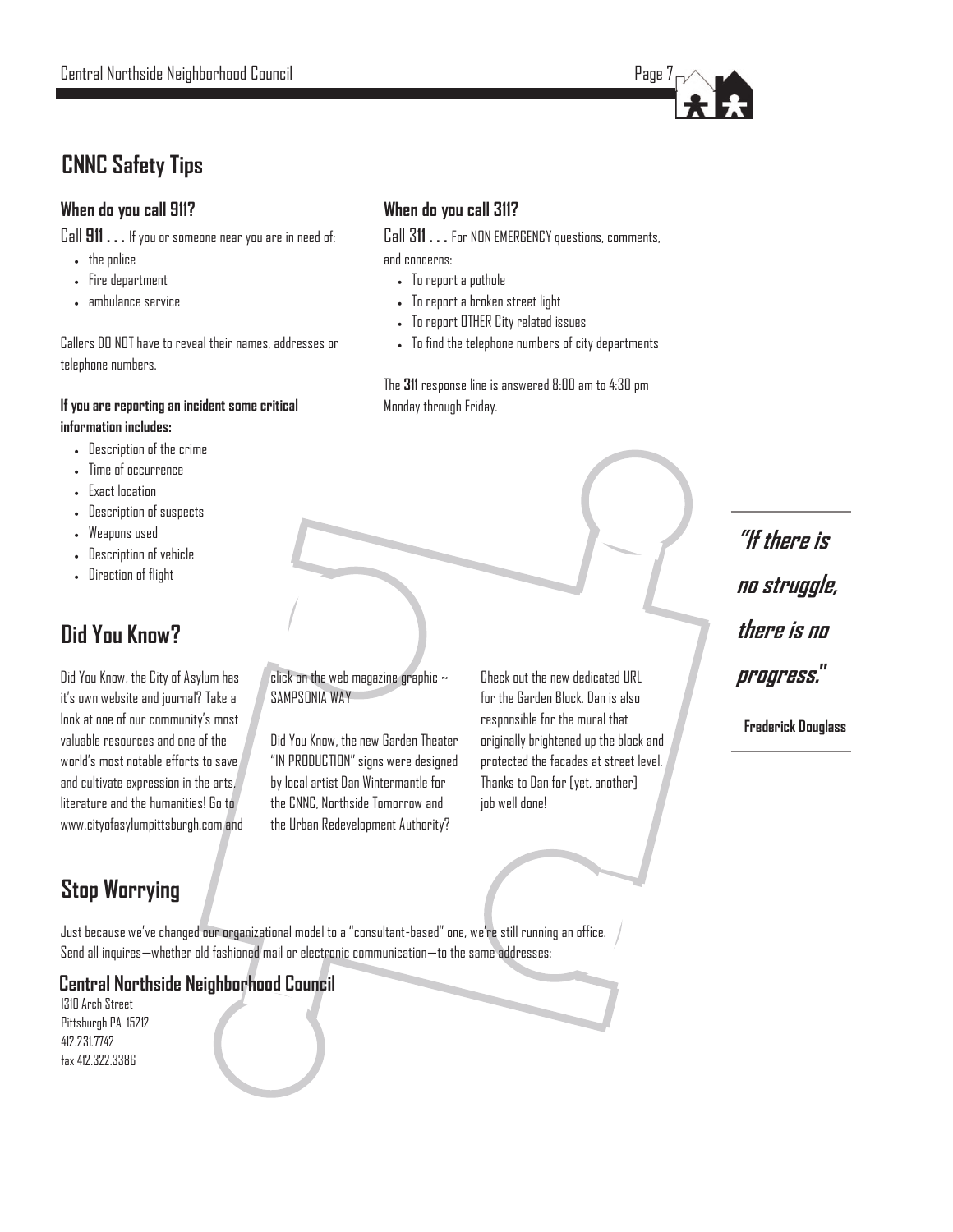

## **November 2009 General Membership Meeting**

| TIME |  |
|------|--|
|      |  |



## **Community Clean -Up**

Congratulations to John Engle from the Mexican War Streets Society and the many community volunteers that made this year's special October clean -up day a smashing success! Also, thanks to the students from the University of Pittsburgh for their assistance as well.

## **CNNC Annual Thanksgiving Dinner**

Dear Friends and Neighbors of the Central Northside,

C **Community Clean-Up**<br>
Congratulations to John Engle from the Mexic<br>
made this year's special October clean-up da<br>
University of Pittsburgh for their assistance<br> **CNNC Annual Thanksgiving**<br>
Dear Friends and Neighbors of the For over 35 years, the CNNC has hosted an annual Community Thanksgiving Dinner. We are very proud of this tradition that brings the entire neighborhood together around a common table for a great meal and conversation! The CNNC uses this opportunity each year to collect new and renewing memberships into the organization. The "cover charge" is \$5.00 [\$3.00 for Seniors and Students with ID.] Children eat free or for a free -will donation. You are welcome to bring guests who will be

handled with the same fee schedule.

**Solution State of Streets Society and the many com**<br> **clean-up day a smashing success!** Also, thanks to the<br>
resistance as well.<br> **Solution Dinner**<br>
he handled with the same fee schedule. a<br>
This year, as in the past, we This year, as in the past, we have roast turkeys coming from our friends at Allegheny General Hospital. The Monterey Pub is donating three spiral sliced hams. Macaroni n Cheese and Candied Sweet Pototoes are coming from Bistro To Go and Light of Life Mission. The Mercy Behavioral Health Center is donating homemade assorted pies. Doug's Market is furnishing a pan of delicious mashed potatotes. Breadworks, Kuhn's and Giant Eagle grocery stores are donating bread, cranberry sauce and beverages respectively. Please bring

a side dish to share with your neighbors, and nonperishable [canned] goods to donate to the Northside Common Ministries Food Pantry.

ne many community volunteers that<br>thanks to the students from the<br>hanks to the students from the<br>nearbox and nonperishable<br>e [canned] goods to donate to the<br>referreds<br>Perfection and non-periodic community cannot<br>perfect th This is always such a pleasant evening in the neighborhood. This has been a great year with new residents, new development and new plans to share for all in our community. Come, please be an active participant.. Find out how you can get involved by coming to the dinner this Friday, November 13, from<br>6 until 8 p.m.



. . . thriving individuals, commerce families and of all kinds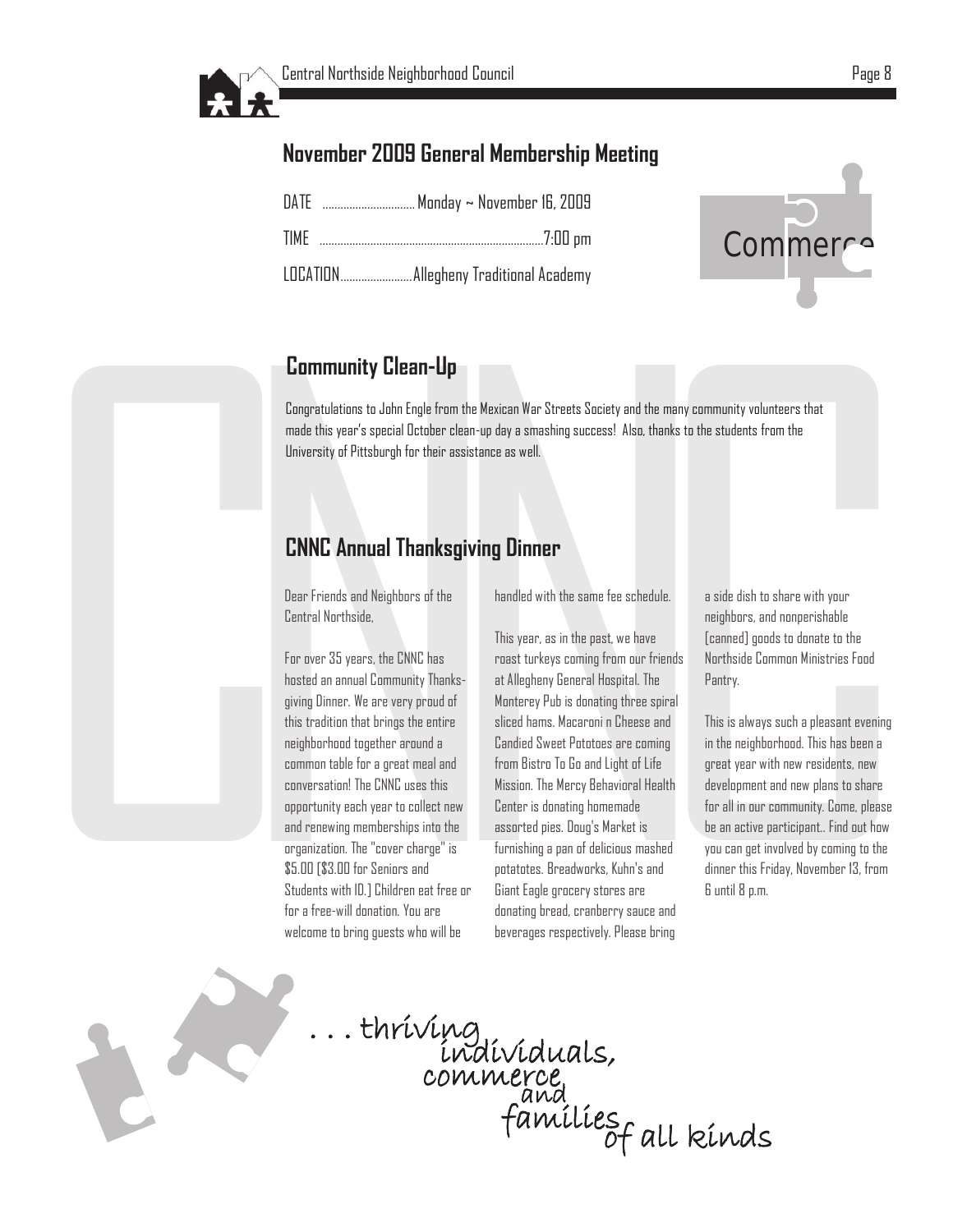

## **Central Northside Neighborhood Council**

1310 Arch Street Pittsburgh PA 15212 [Phone] 412.231.7742 [Fax] 412.322.386 [Email] info@cnnc-pgh.org

## **2010 CNNC Membership Registration Form**

Dues run from January 2010 to December 2010

| ADDRESS                                                                                                |                                                                            |                                                                                                                 |                                                                                    |                                    |                                   |                      |       |
|--------------------------------------------------------------------------------------------------------|----------------------------------------------------------------------------|-----------------------------------------------------------------------------------------------------------------|------------------------------------------------------------------------------------|------------------------------------|-----------------------------------|----------------------|-------|
| PHONE (home)                                                                                           |                                                                            |                                                                                                                 | PHONE (other)                                                                      |                                    |                                   |                      |       |
| EMAIL                                                                                                  |                                                                            | the contract of the contract of the contract of the contract of the contract of the contract of the contract of |                                                                                    |                                    |                                   |                      |       |
| SIGNATURE                                                                                              |                                                                            |                                                                                                                 | DATE<br>the control of the control of the control of the control of the control of |                                    |                                   |                      |       |
| Do you want to receive the Newsletter via email?                                                       |                                                                            | YES                                                                                                             |                                                                                    | NO                                 |                                   |                      |       |
| If you do not reside in the Central Northside please list properties you own in the Central Northside. |                                                                            |                                                                                                                 |                                                                                    |                                    |                                   |                      |       |
|                                                                                                        |                                                                            |                                                                                                                 |                                                                                    |                                    |                                   |                      |       |
|                                                                                                        |                                                                            |                                                                                                                 |                                                                                    |                                    |                                   |                      |       |
|                                                                                                        |                                                                            |                                                                                                                 |                                                                                    |                                    |                                   |                      |       |
|                                                                                                        |                                                                            |                                                                                                                 |                                                                                    |                                    |                                   |                      |       |
| <b>By-laws Committee</b>                                                                               |                                                                            |                                                                                                                 |                                                                                    |                                    | Litter/Beautification Committee   |                      |       |
|                                                                                                        | <b>Communication Committee</b>                                             |                                                                                                                 |                                                                                    |                                    | Membership Committee              |                      |       |
|                                                                                                        | <b>Community Planning Initiative</b>                                       |                                                                                                                 |                                                                                    |                                    | Planning and Evaluation Committee |                      |       |
| I am interested in participating in the following CNNC committees:                                     | <b>Development Committee</b>                                               |                                                                                                                 |                                                                                    |                                    | <b>Safety Committee</b>           |                      |       |
| <b>Finance Committee</b>                                                                               |                                                                            |                                                                                                                 |                                                                                    | <b>Youth Committee</b>             |                                   |                      |       |
| Enclosed is                                                                                            | \$5                                                                        | \$3                                                                                                             |                                                                                    | (Seniors 60+) for my dues for 2010 |                                   |                      |       |
|                                                                                                        | If your organization/business would like to become a CNNC member, dues are |                                                                                                                 |                                                                                    |                                    |                                   | \$25 Please name the |       |
| delegate for your organization:                                                                        |                                                                            |                                                                                                                 |                                                                                    |                                    |                                   |                      |       |
|                                                                                                        | Enclosed is an additional tax-deductible donation of:                      |                                                                                                                 | \$20                                                                               | \$40                               | \$60                              | \$80                 | other |
|                                                                                                        |                                                                            | (Office Use Only)                                                                                               |                                                                                    |                                    |                                   |                      |       |

Newsletter Fall 2009 Mail to or drop off at the CNNC office with your dues (Check or Cash.) Make check payable to CNNC